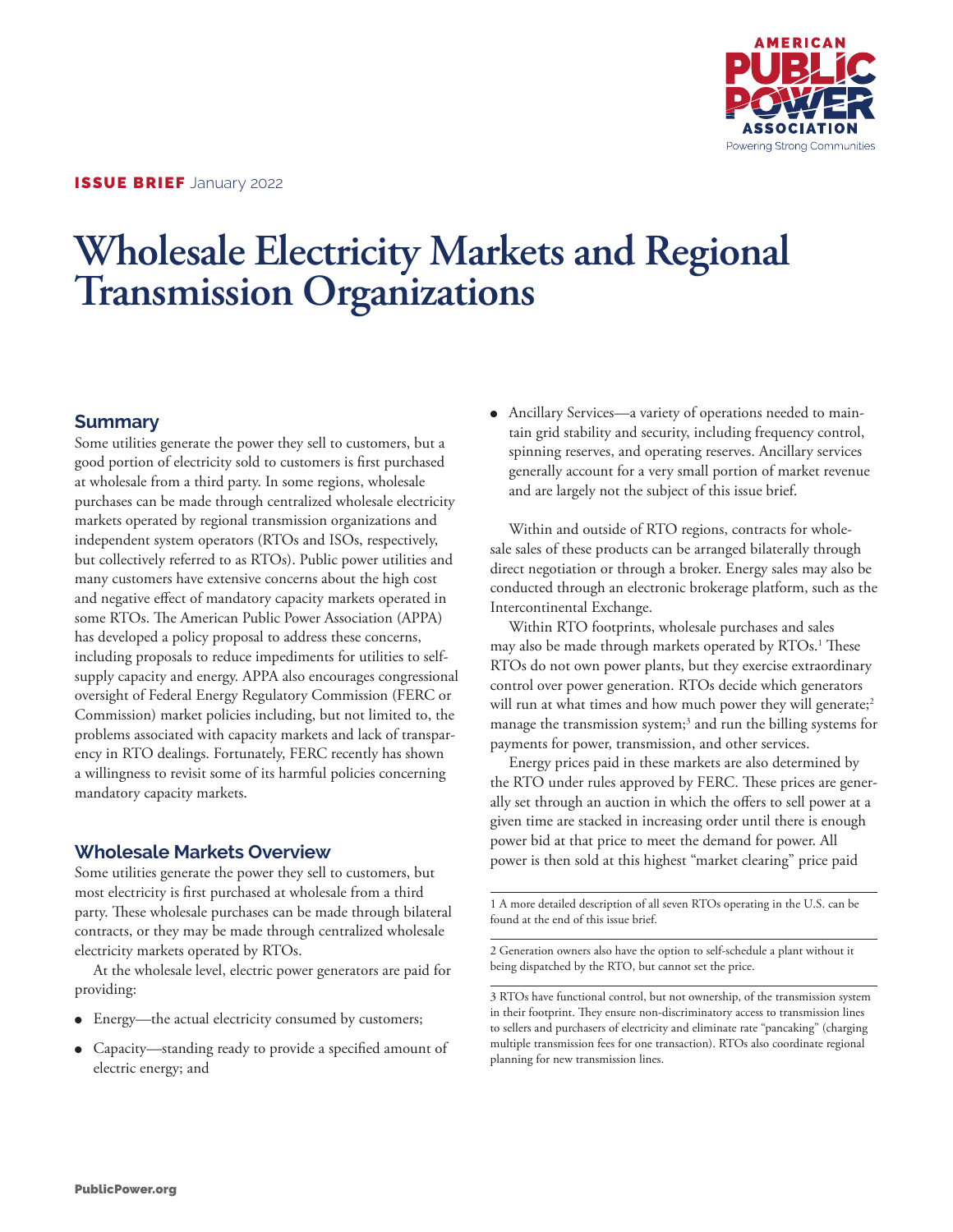to generators that bid to provide power at or below this market clearing price.4 RTOs generally limit the maximum price of a bid, typically \$1,000 per MWh, but that cap can go as high as \$2,000 if the seller expects their costs of producing power to exceed \$1,000. Moreover, RTOs all have some form of shortage pricing where electricity prices can spike above these caps during times of system stress. Within RTO regions, customers can enter bilateral contracts with separate settlements at different prices. However, energy prices set by the RTO strongly influence the price of energy in bilateral contracts.

In some cases, congestion on power transmission lines may prevent generation from being delivered to customers in certain areas, resulting in the use of more expensive generation within these constrained zones to meet demand, producing a higher price for customers in that zone than outside the zone. Financial instruments may be used to hedge against such congestion costs, but some RTO market monitors have expressed concerns in recent years that these financial instruments are providing earnings for financial traders and not providing a sufficient a hedge for load-serving entities.

## **Capacity Markets Operate in Most RTOs**

In addition to energy markets, four of the nation's seven RTOs operate capacity markets.5 As discussed above, capacity represents a utility's obligation to have enough generation to meet customer demand at all times. Demand can vary widely throughout the year, but the highest demand generally occurs during the hottest and coldest times of the year. For planning purposes, the amount of capacity a utility needs is its estimated peak demand plus a reserve margin. Utilities operating outside an RTO generally make this calculation on their own. Utilities operating inside an RTO generally must meet the capacity requirements calculated for the utility by the RTO. Because there is currently limited capability to store electric energy, the need for capacity is primarily met by electric power plants standing ready to provide power. This means having a power plant in good working order, with staff and fuel on hand regardless of how much power the plant generates. Capacity payments are intended to help cover these costs. Large customers can also provide capacity by agreeing to curtail power usage if needed

4 ISO New England uses a reverse auction where the RTO starts at a high price and then sellers pull out in each round as the price is lowered. The price is then set when power from willing sellers equals the demand for power from purchasers.

5 The Southwest Power Pool, California Independent System Operator, and Electric Reliability Council of Texas do not operate capacity markets.

to help the utility avoid running out of power. This is called demand response.

Capacity can be purchased from days to years in advance, depending upon the nature of the RTO market. As with energy, capacity can be secured through ownership of a generating unit or through a bilateral contract with a third-party provider (collectively referred to as "self-supply"). Capacity can also be purchased through wholesale capacity markets operated by certain RTOs.

Three RTOs, the New York ISO (NYISO), PJM Interconnection (PJM), and ISO New England (ISO-NE), operate mandatory capacity markets. These markets are considered mandatory because all capacity used to meet required reserve margins must be purchased through a capacity market auction operated by the RTOs—even capacity that is self-supplied.<sup>6</sup>

Like RTO-run wholesale markets for energy, RTO capacity markets rely on an auction, which results in a single clearing price for capacity during the auctioned period determined by the intersection of the supply with a demand curve created by the RTO. Again, capacity bid at or below the clearing price is paid the clearing price. Capacity bid above the clearing price does not "clear" the auction and is not paid.7 Capacity auctions also allow prices to be set higher within transmissionconstrained zones.

## **Buyer-Side Mitigation Rules Block Resource Choices, Self-Supply**

In contrast to energy markets, several RTO capacity markets (ISO-NE, PJM, and NYISO) also include mechanisms to prop up prices for generators, such as minimum offer price rules (MOPR) and other "buyer-side" market power mitigation rules. In general, these rules require electric generating resources to bid into the capacity market auctions at certain minimum prices, even if a generator would be willing to supply capacity at a price lower than the administratively determined minimum price. Until very recently, these rules had become progressively more restrictive because of generation owner backlash against states' increasing attempts to take control of their energy resource futures, including through contracts with new renewable resources and payments to avoid the retirement of nuclear power plants.

6 Only some regions of the NYISO capacity market are mandatory.

<sup>7</sup> As with energy, ISO-NE uses a reverse auction where the RTO starts at a high price and then sellers pull out in each round as the price is lowered. The price is then set when capacity from willing sellers equals the demand for capacity from purchasers.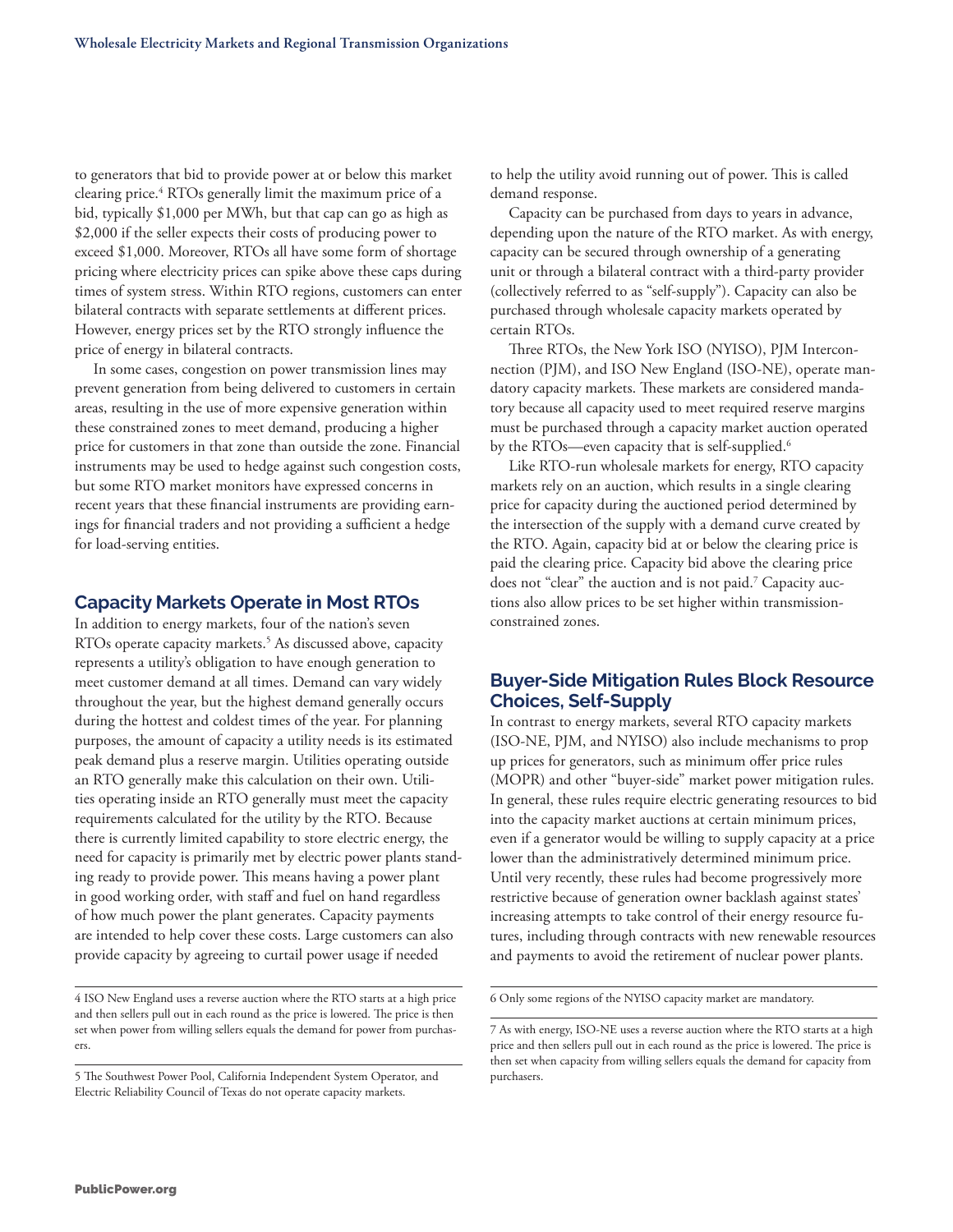The logical action for state-procured resources is to bid the capacity into the auction at a low or zero price to ensure that the bid price would be less than the clearing price set by the auction. There are two reasons for taking this approach. First, both parties to a bilateral contract for capacity would be indifferent to the final clearing price set by the market. While the purchaser would pay, and the seller would receive, the market clearing price, the seller and purchaser then would make a financial settlement to bring the actual price paid back in line with their bilaterally negotiated price, known as a "contract for differences." If the unit is owned by a utility, then the owner is also indifferent to the price as it is buying and selling the same amount of capacity in the auction. Second, under the rules of a mandatory capacity construct, capacity that does not clear the auction is not counted toward the utilities' reserve margin requirement. As a result, the utility's customers would have to pay for capacity twice: once as part of the long-term contract or other payment to secure that capacity, and then a second time to purchase from the capacity market auction to meet the reserve margin obligation.

Incumbent generators, however, feared the displacement of existing units by state-procured generation and that lower-cost units would now set the market clearing capacity price, thus reducing their profits. In response to generator arguments, FERC allowed, and even required, the expansion of buyer-side mitigation rules in each of the RTOs with mandatory capacity markets. These expanded buyer side mitigation measures can interfere with state and local resource decisions because a state or public power entity seeking to secure new capacity would like that capacity to be bid at a price that will ensure that it clears the RTO's auction, but the RTO is instead mandating a higher bid that puts that capacity at risk of not clearing the auction. This does nothing to help build new capacity, but instead simply serves to reward incumbent generators.

While many of these RTO MOPR changes have been proposed and approved by FERC in reaction to states' efforts to assert control over power generation resource decisions, they affect all entities, including public power utilities seeking similar control. These expanded buyer-side mitigation measures create significant uncertainty for public power's ability to self-supply in the future.

Fortunately, in response to objections from states, public power utilities, renewable energy advocates, and others, FERC has indicated a willingness to revisit its policies concerning the use of buyer-side market power mitigation measures in mandatory capacity markets. This shift in policy has been driven in large part by the recognition that it is unsustainable for FERC to adhere to policies that severely interfere with state resource choices and clean energy goals. Both PJM and NYISO have made filings at FERC proposing to significantly modify their

buyer-side market power mitigation rules, and the rules proposed by PJM have gone into effect by operation of law owing to a deadlock among the FERC commissioners on whether to formally approve the rule changes. ISO-NE has also indicated that it plans to modify its buyer-side market power mitigation rules. APPA is hopeful that these rule changes will reduce or even eliminate the obstacles to public power self-supply resources that mandatory capacity markets have long imposed.

#### **Additional RTO Energy Market Concerns**

Participating in RTO-operated wholesale energy markets can achieve efficiencies by providing access to a variety of resources, thus reducing energy costs. However, there are still some potential problems, including the ability of some generators to strongly influence market prices (also known as the potential exercise of market power); highly complex rules; and problematic governance processes. These problems have arisen, and remain, because of a lack of sufficient FERC oversight. Although energy prices have declined with the drop in natural gas costs and increased levels of renewable energy, merchant generators operating in these markets still can extract excess revenues—either operating within the existing rules or obtaining FERC's approval for changes to rules to generate excess revenues. In fact, retail electricity prices are, on average, higher in RTO regions, and there is scant evidence that this price differential has produced greater levels of reliability or significant infrastructure development.

### **Congressional Action**

There has been limited activity on wholesale markets in the 117th Congress thus far. In March 2021, House Energy & Commerce Committee Democrats introduced H.R. 1512, the Climate Leadership and Environmental Action for our Nation's (CLEAN) Future Act. The bill would amend the Federal Power Act (FPA) to clarify that FERC may approve RTO tariffs that include a carbon pricing regime to set rates. And while FERC generally only has jurisdiction over wholesale sales, it would also provide that no state may "establish or enforce any law or regulation that prohibits or unreasonably burdens the purchase of clean electricity in interstate commerce by an ultimate consumer."

Finally, the bill would also require all public utilities to place their transmission facilities under the control of an ISO or RTO within two years of enactment of the bill. While this requirement would not apply to public power utilities directly (because they are not "public utilities" as defined in the FPA), public power utilities may have no choice but to join an RTO or ISO to access wholesale markets if most public utilities in a region are RTO or ISO members.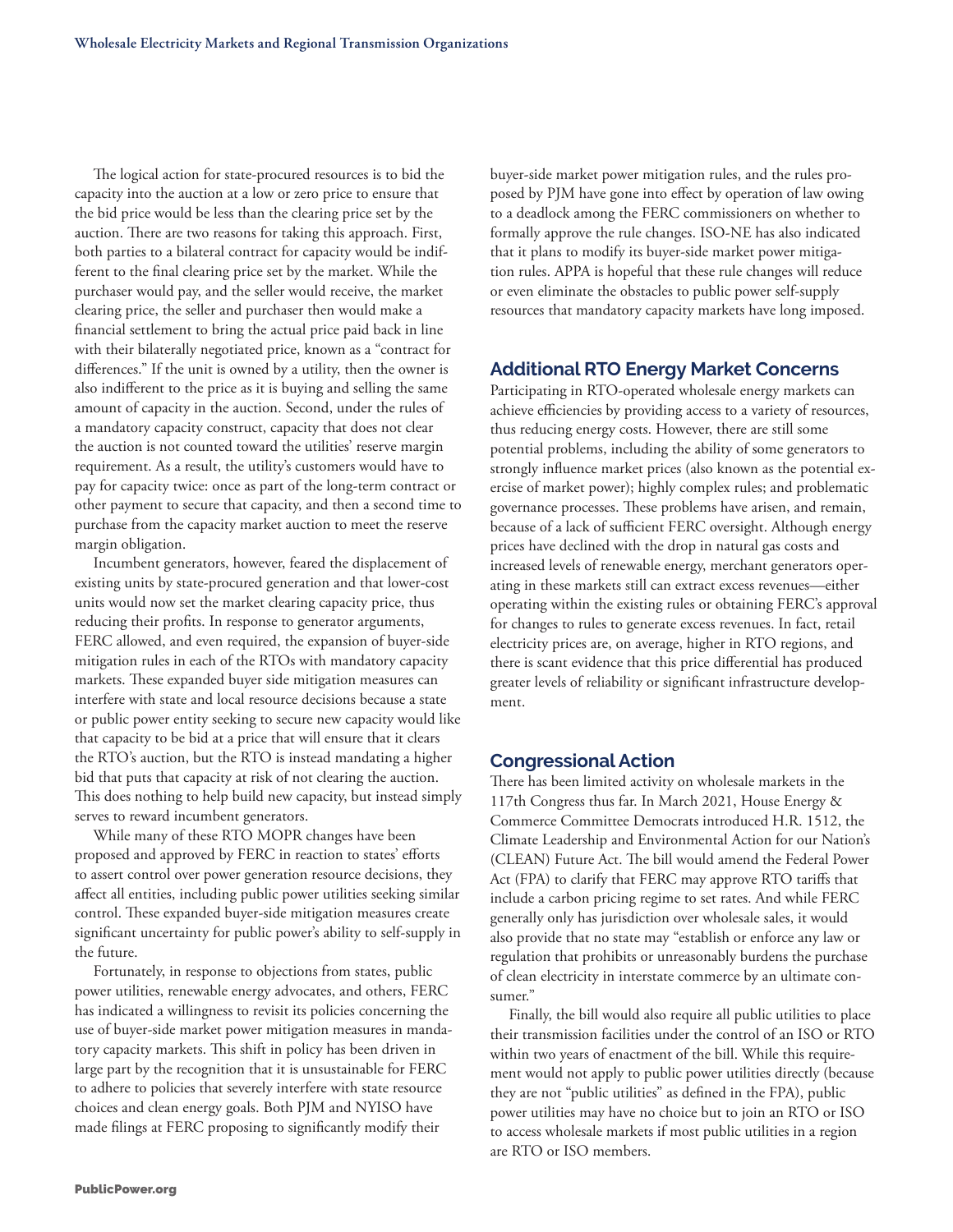# **APPA Position**

APPA has long had concerns about RTO-operated markets, particularly related to the costs to electricity customers and potential market manipulation. In recent years, the association has focused intensely on the problematic mandatory capacity markets, but has also closely monitored efforts to change the energy market price formation rules to ensure such changes do not create price increases without benefits to consumers. APPA developed and recently reissued a proposal to replace these mandatory capacity markets with voluntary capacity markets that will create more opportunities for states and public power utilities to procure desired resources at a more reasonable cost. The recent movement by FERC and RTOs away from excessive buyer-side market power mitigation rules in capacity markets is a very positive development and could alleviate some of APPA's principal concerns with mandatory capacity markets. The association, however, continues to urge congressional oversight of FERC market policies including, but not limited to, the problems associated with capacity markets, the lack of transparency for stakeholders in RTO dealings, and the implementation of new price formation rules to ensure fairness.

In relation to the CLEAN Future Act, APPA has serious concerns about the prohibition against states regulating the retail wheeling of "clean electricity" as it would fundamentally alter the FPA jurisdictional divide between wholesale and retail sales of electricity, particularly the ability of states to establish and maintain exclusive retail service territories. APPA does not support this provision. The association is also opposed to the requirement that all public utilities must join an RTO or ISO within two years of enactment. Again, this would not apply directly to public power utilities, but public power utilities might have no choice but to join an RTO or ISO to access wholesale markets if most public utilities in a region are RTO or ISO members.

## **APPA Contacts**

John Godfrey, Senior Government Relations Director, 202-467-2929 / jgodfrey@publicpower.org

John McCaffrey, Senior Regulatory Counsel, 202-467-2952 / jmccaffrey@publicpower.org

## **A Description of the RTOs**

There are seven RTOs operating in the United States: ISO-NE; NYISO; PJM; the Midcontinent Independent System Operator (MISO); the California Independent System Operator (CAI-SO); Southwest Power Pool (SPP); and the Electric Reliability Council of Texas (ERCOT). Of the seven, only ERCOT, which operates entirely within the state of Texas, is not subject to FERC jurisdiction. Below are descriptions of the remaining six:

#### **California ISO (CAISO)**

CAISO operates only in California, but it is under FERC's jurisdiction because the state's transmission grid is interconnected with the rest of the West. Some public power utilities in the state have chosen not to turn over operational control of their transmission facilities to CAISO, but all public power utilities are impacted by CAISO's energy market prices and provision of transmission service due to the web of business relationships among market participants in the state. In October 2014, the ISO began operating a voluntary energy imbalance market (EIM) with PacifiCorp, which has since been joined by many investor-owned and public power utilities. The EIM is generally viewed as providing many of the benefits from centralized energy dispatch over a large geographic area, but without the risks of a full RTO. CAISO has initiated a stakeholder process to examine whether to extend the day-ahead market to the EIM, which would result in a more RTO-like market structure.

CAISO does not operate a capacity market, and in 2018, FERC rejected a complaint requesting the creation of a capacity market in CAISO. APPA and multiple other parties supported FERC's rejection of the complaint.

#### **ISO-New England (ISO-NE)**

ISO-NE operates in Maine, New Hampshire, Vermont, Massachusetts, Rhode Island, and Connecticut. The region is facing numerous challenges from growing reliance on natural gas without a corresponding increase in natural gas pipeline capacity, retirements of nuclear and coal plants, and rising energy and capacity prices. ISO-NE operates a mandatory capacity market, called the forward capacity market, which procures capacity three years in advance.